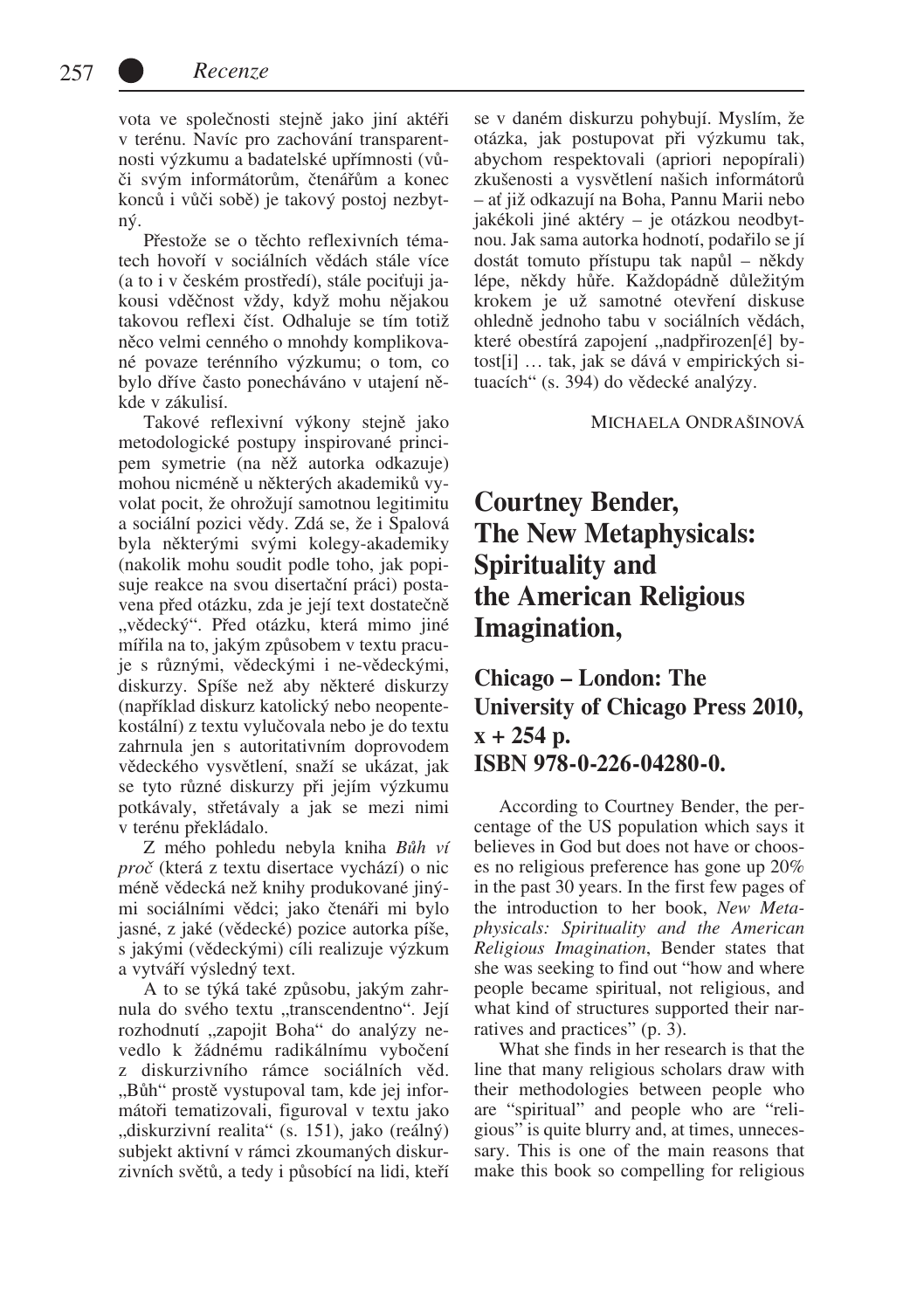studies at this point in time. For many scholars, the typical paradigm in this relationship is that "religion" has to do with institutions of people with a shared history and shared practices. "Spirituality", on the other hand, refers to individual seekers who seek a very personal experience that is hard to fully characterize in a social setting. Many times, this paradigm, according to Bender, leaves spirituality as more akin to the secular than to "religion" – a point that has been well substantiated in the field of religious studies. As an Associate Professor of Religion at New York's Columbia University, Bender spent over two years doing an ethnographic study in Cambridge, Massachusetts with many different groups of people who considered themselves "spiritual" but did not identify completely with any particular organized religion. She found that, in regards to the like-minded socialized practices of traditional and institutional religious groups, many of these "New Metaphysicals" in Cambridge practicing their own brand of "spirituality" were quite similar to followers steeped in traditional and institutional religion. With a variety and depth of research and interviews, she was able to make a case for this point quite effectively. She noted in her research a variety of differences in theory and practice within and among these New Metaphysicals. Regardless of this, these New Metaphysicals resembled traditional religious practitioners in the realm of socialized religious practice based on historical and cultural grounds. This was the case even if this socialized practice among these Metaphysicals was seemingly non-traditional and even unorthodox at times.

Many of the people Bender interviewed in her ethnographic research in Cambridge included: Swedenborgians, Neo-Pagans, Shamanic healers, Spiritualists, Alternative medicine practitioners, drumming and dance groups, and a host of other groups and individuals interested in astral travel, mysticism, and other alternative spiritual interests. This itself illustrates the range and scope of just how extensive her research was in examining Cambridge's New Metaphysicals. Bender points out in her research that Cambridge has always had a rich history in alternative spirituality since

"prominent figures in Transcendentalism, Spiritualism, Christian Science, etc. have important Cambridge chapters" and thinkers like William James and Ralph Waldo Emerson had also lived there (p. 4). Regardless of this, Bender observed that "many of the people I met in Cambridge were wholly uninterested in these pasts" (p. 4). They simply were not fascinated with the fact that Cambridge had had such a long and distinguished history in the realm of alternative spirituality. According to Bender, many of these different types of people when referring to Cambridge's past did so "to call to attention to a shared and timeless quest for knowledge" and not to place themselves within a historical narrative (p. 4).

In examining these New Metaphysicals, Bender aimed to show how a variety of mystical and harmonial traditions in Cambridge shared common bonds in the form of active shared practices and a shared history much like traditional religious groups. This being the case, even if at first glance, these New Metaphysicals, as both individual groups and individuals themselves, might have seemed quite individualistic and even secular in regards to their spiritual practices. Bender witnessed many different groups of people of varying metaphysical interests congregating together and sharing spaces such as yoga studios, chapels, and meetinghouses to interact and support one another in the sharing of ideas and spiritual practices. These active and organized spiritual practices included a range of interests such as yoga, reiki, meditation, dance, and a variety of other spiritual exercises. These meetings were held in an effort to cultivate a collaborative spirit with other spiritual seekers of other metaphysical interests and yet, all the while, each of these New Metaphysicals could also maintain their own individual spiritual searches as "people learning to be spiritual practitioners on their own" (p. 23). Without categorizing and reinterpreting them, Bender let each individual she interviewed characterize each of their own individual experiences for themselves in their own discursive manner. In each of these Metaphysical's individual stories, Bender states that she found "discursive elements that my respondents used to articulate au